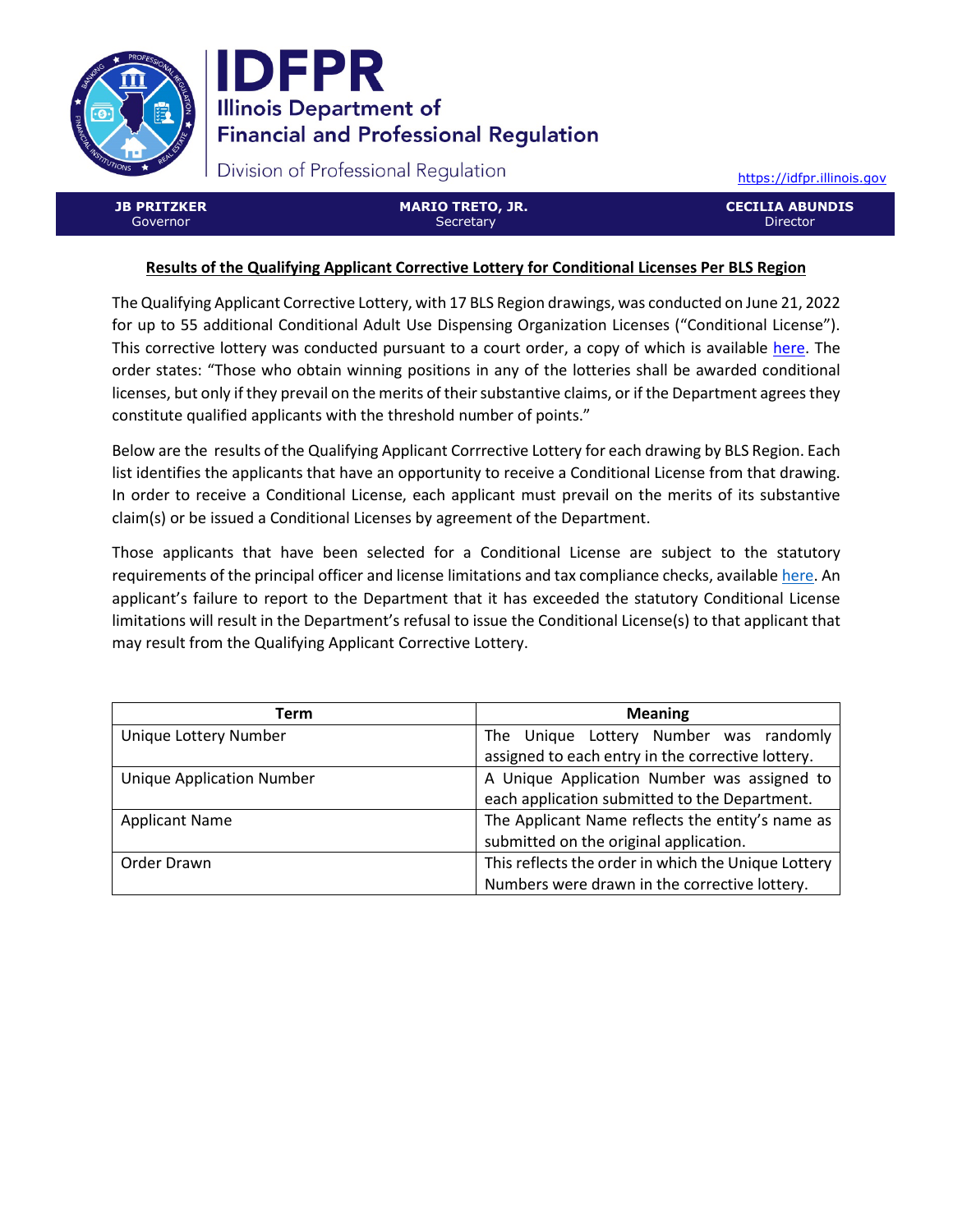#### **BLS Region #1 (Bloomington) 1 Conditional License Available**

| <b>Order Drawn</b> | <b>Unique Lottery</b><br><b>Number</b> | <b>Unique Application</b><br><b>Number</b> | <b>Applicant Name</b> |
|--------------------|----------------------------------------|--------------------------------------------|-----------------------|
|                    | 000000047                              | <b>Blank</b>                               | <b>Blank</b>          |

### **BLS Region #2 (Cape Girardeau) 1 Conditional License Available**

| <b>Order Drawn</b> | <b>Unique Lottery</b><br><b>Number</b> | <b>Unique Application</b><br><b>Number</b> | <b>Applicant Name</b> |
|--------------------|----------------------------------------|--------------------------------------------|-----------------------|
|                    | 000000017                              | <b>Blank</b>                               | Blank                 |

## **BLS Region #3 (Carbondale-Marion) 1 Conditional License available**

| <b>Order Drawn</b> | <b>Unique Lottery</b><br><b>Number</b> | <b>Unique Application</b><br><b>Number</b> | <b>Applicant Name</b> |
|--------------------|----------------------------------------|--------------------------------------------|-----------------------|
|                    | 000000026                              | Blank                                      | <b>Blank</b>          |

#### **BLS Region #4 (Champaign-Urbana) 1 Conditional License available**

| <b>Order Drawn</b> | <b>Unique Lottery</b><br><b>Number</b> | <b>Unique Application</b><br><b>Number</b> | <b>Applicant Name</b> |
|--------------------|----------------------------------------|--------------------------------------------|-----------------------|
|                    | 000000072                              | Blank                                      | <b>Blank</b>          |

#### **BLS Region #5 (Chicago-Naperville-Elgin) 36 Conditional Licenses Available**

| <b>Order Drawn</b> | <b>Unique Lottery</b><br><b>Number</b> | <b>Unique Application</b><br><b>Number</b> | <b>Applicant Name</b> |
|--------------------|----------------------------------------|--------------------------------------------|-----------------------|
| 1                  | 000001445                              | <b>Blank</b>                               | <b>Blank</b>          |
| 2                  | 000000767                              | Blank                                      | <b>Blank</b>          |
| 3                  | 000000801                              | <b>Blank</b>                               | <b>Blank</b>          |
| 4                  | 000001507                              | <b>Blank</b>                               | <b>Blank</b>          |
| 5                  | 000000166                              | <b>Blank</b>                               | <b>Blank</b>          |
| 6                  | 000000302                              | <b>Blank</b>                               | <b>Blank</b>          |
| 7                  | 000000468                              | <b>Blank</b>                               | <b>Blank</b>          |
| 8                  | 000001008                              | <b>Blank</b>                               | <b>Blank</b>          |
| 9                  | 000001843                              | <b>Blank</b>                               | <b>Blank</b>          |
| 10                 | 000000823                              | <b>Blank</b>                               | <b>Blank</b>          |
| 11                 | 000001915                              | <b>Blank</b>                               | <b>Blank</b>          |
| 12                 | 000001674                              | <b>Blank</b>                               | <b>Blank</b>          |
| 13                 | 000000217                              | <b>Blank</b>                               | <b>Blank</b>          |
| 14                 | 000000067                              | 3948075                                    | Lerolero LLC          |
| 15                 | 000000346                              | Blank                                      | <b>Blank</b>          |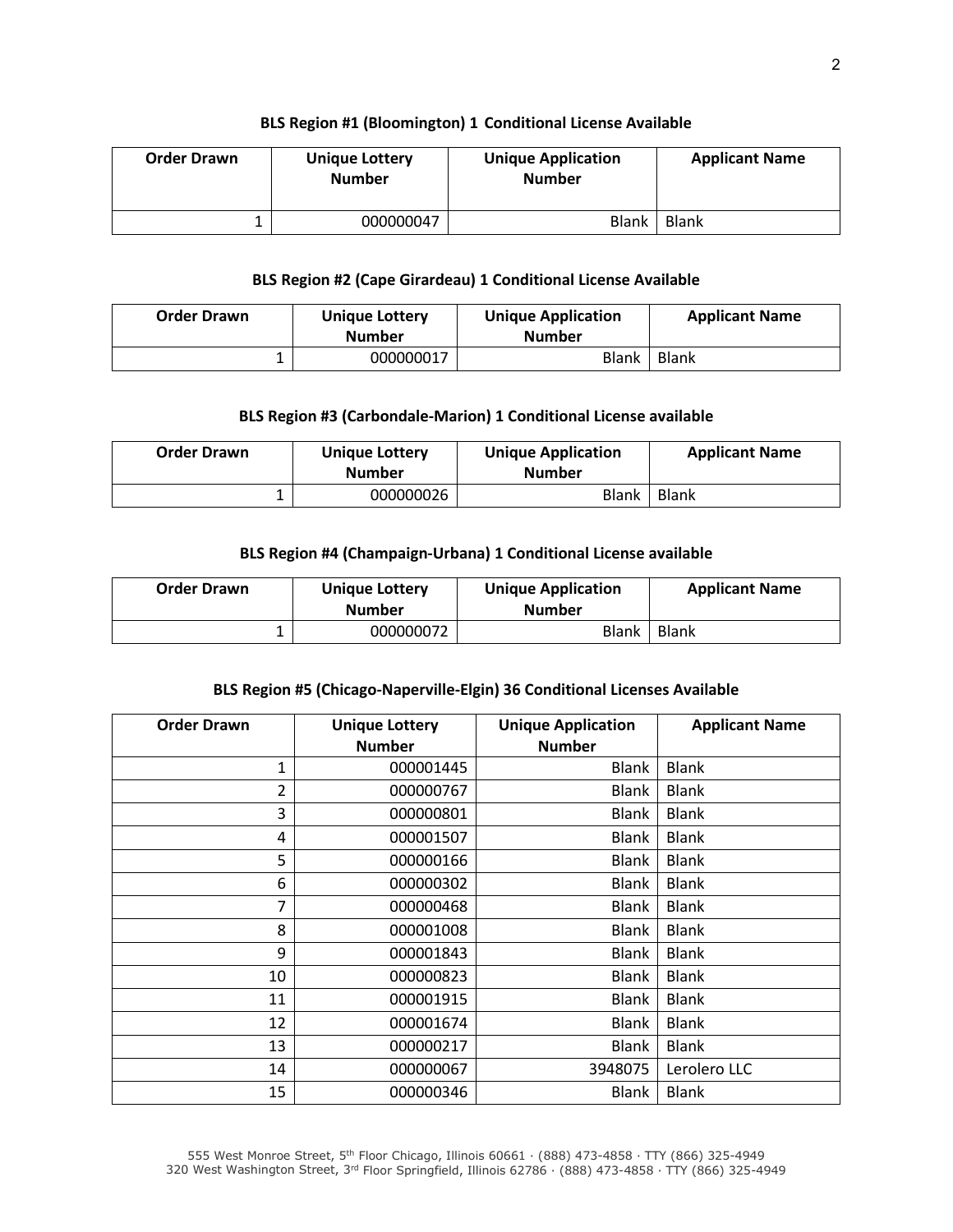| <b>Order Drawn</b> | <b>Unique Lottery</b><br><b>Number</b> | <b>Unique Application</b><br><b>Number</b> | <b>Applicant Name</b>               |
|--------------------|----------------------------------------|--------------------------------------------|-------------------------------------|
| 16                 | 000000999                              | <b>Blank</b>                               | <b>Blank</b>                        |
| 17                 | 000000009                              | 3951621                                    | High Haven Dispensary               |
|                    |                                        |                                            | <b>LLC</b>                          |
| 18                 | 000000675                              | <b>Blank</b>                               | <b>Blank</b>                        |
| 19                 | 000000436                              | <b>Blank</b>                               | <b>Blank</b>                        |
| 20                 | 000000186                              | <b>Blank</b>                               | <b>Blank</b>                        |
| 21                 | 000001390                              | <b>Blank</b>                               | <b>Blank</b>                        |
| 22                 | 000000903                              | <b>Blank</b>                               | <b>Blank</b>                        |
| 23                 | 000001855                              | <b>Blank</b>                               | <b>Blank</b>                        |
| 24                 | 000001898                              | <b>Blank</b>                               | <b>Blank</b>                        |
| 25                 | 000001124                              | <b>Blank</b>                               | <b>Blank</b>                        |
| 26                 | 000001922                              | <b>Blank</b>                               | <b>Blank</b>                        |
| 27                 | 000001583                              | <b>Blank</b>                               | <b>Blank</b>                        |
| 28                 | 000000784                              | <b>Blank</b>                               | <b>Blank</b>                        |
| 29                 | 000001792                              | <b>Blank</b>                               | <b>Blank</b>                        |
| 30                 | 000001830                              | <b>Blank</b>                               | <b>Blank</b>                        |
| 31                 | 000001109                              | <b>Blank</b>                               | <b>Blank</b>                        |
| 32                 | 000000010                              | 3951621                                    | High Haven Dispensary<br><b>LLC</b> |
| 33                 | 000000525                              | <b>Blank</b>                               | <b>Blank</b>                        |
| 34                 | 000000076                              | 3951217                                    | Sound Off Veterans' II              |
|                    |                                        |                                            | LLC                                 |
| 35                 | 000001246                              | <b>Blank</b>                               | <b>Blank</b>                        |
| 36                 | 000000429                              | <b>Blank</b>                               | <b>Blank</b>                        |

## **BLS Region #6 (Danville) 1 Conditional License available**

| <b>Order Drawn</b> | <b>Unique Lottery</b><br><b>Number</b> | <b>Unique Application</b><br><b>Number</b> | <b>Applicant Name</b> |
|--------------------|----------------------------------------|--------------------------------------------|-----------------------|
|                    | 000000056                              | Blank                                      | <b>Blank</b>          |

# **BLS Region #7 (Davenport-Moline-Rock Island) 1 Conditional License available**

| <b>Order Drawn</b> | <b>Unique Lottery</b><br><b>Number</b> | <b>Unique Application</b><br><b>Number</b> | <b>Applicant Name</b> |
|--------------------|----------------------------------------|--------------------------------------------|-----------------------|
|                    | 000000073                              | Blank                                      | Blank                 |

# **BLS Region #8 (Decatur) 1 Conditional License available**

| <b>Order Drawn</b> | Unique Lottery<br><b>Number</b> | <b>Unique Application</b><br><b>Number</b> | <b>Applicant Name</b> |
|--------------------|---------------------------------|--------------------------------------------|-----------------------|
|                    | 000000032                       | Blank                                      | <b>Blank</b>          |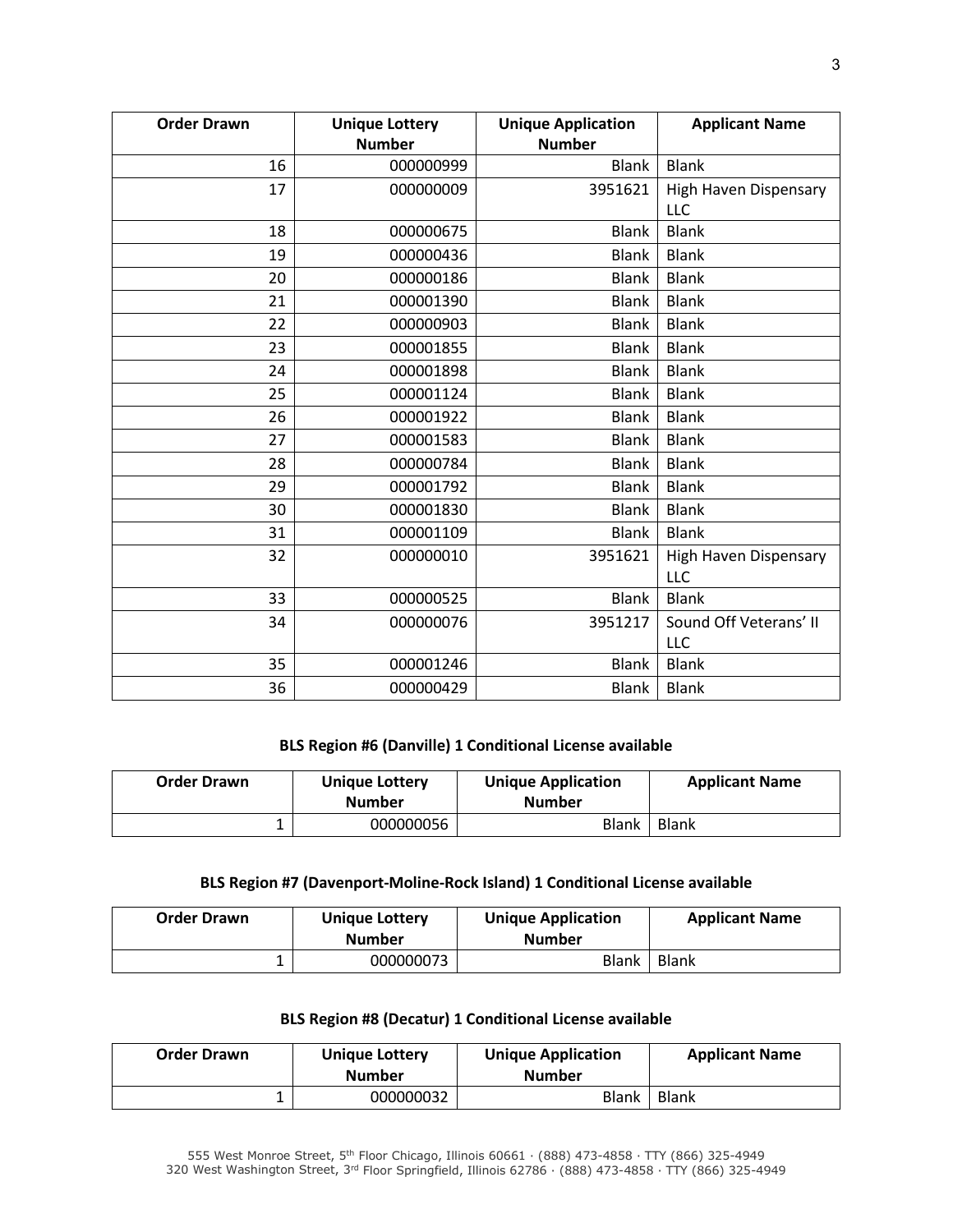## **17BLS Region #9 (Kankakee) 1 Conditional License available**

| <b>Order Drawn</b> | <b>Unique Lottery</b><br><b>Number</b> | <b>Unique Application</b><br><b>Number</b> | <b>Applicant Name</b> |
|--------------------|----------------------------------------|--------------------------------------------|-----------------------|
|                    | 000000040                              | Blank                                      | Blank                 |

## **BLS Region #10 (Peoria) 2 Conditional Licenses available**

| <b>Order Drawn</b> | <b>Unique Lottery</b><br><b>Number</b> | <b>Unique Application</b><br><b>Number</b> | <b>Applicant Name</b> |
|--------------------|----------------------------------------|--------------------------------------------|-----------------------|
|                    | 000000102                              | Blank                                      | Blank                 |
|                    | 000000071                              | <b>Blank</b>                               | Blank                 |

## **BLS Region #11 (Rockford) 1 Conditional License available**

| <b>Order Drawn</b> | <b>Unique Lottery</b><br><b>Number</b> | <b>Unique Application</b><br><b>Number</b> | <b>Applicant Name</b> |
|--------------------|----------------------------------------|--------------------------------------------|-----------------------|
|                    | 000000059                              | <b>Blank</b>                               | <b>Blank</b>          |

## **BLS Region #12 (St. Louis) 3 Conditional Licenses available**

| <b>Order Drawn</b> | <b>Unique Lottery</b><br><b>Number</b> | <b>Unique Application</b><br><b>Number</b> | <b>Applicant Name</b> |
|--------------------|----------------------------------------|--------------------------------------------|-----------------------|
|                    | 000000220                              | <b>Blank</b>                               | <b>Blank</b>          |
|                    | 000000179                              | <b>Blank</b>                               | <b>Blank</b>          |
|                    | 000000092                              | <b>Blank</b>                               | <b>Blank</b>          |

## **BLS Region #13 (Springfield) 1 Conditional License available**

| <b>Order Drawn</b> | <b>Unique Lottery</b><br><b>Number</b> | <b>Unique Application</b><br><b>Number</b> | <b>Applicant Name</b> |
|--------------------|----------------------------------------|--------------------------------------------|-----------------------|
|                    | 000000059                              | Blank                                      | Blank                 |

## **BLS Region #14 (Northwest Illinois nonmetropolitan) 1 Conditional License available**

| <b>Order Drawn</b> | Unique Lottery<br><b>Number</b> | <b>Unique Application</b><br><b>Number</b> | <b>Applicant Name</b> |
|--------------------|---------------------------------|--------------------------------------------|-----------------------|
|                    | 000000059                       | <b>Blank</b>                               | Blank                 |